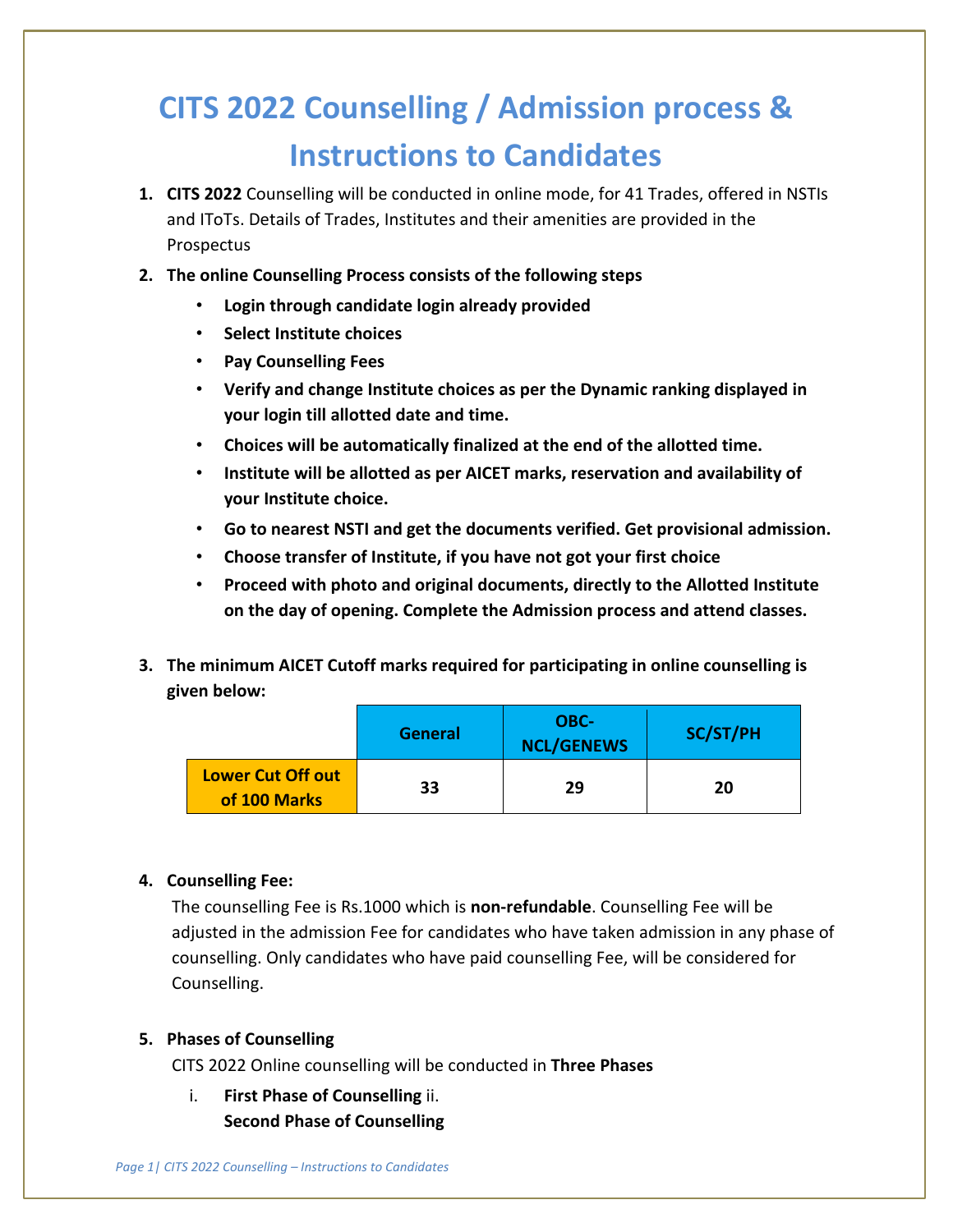# iii. **Third Phase of Counselling** iv. **Spot Admission**

## **6. Institute Selection:**

- All eligible candidates will have to login and select their choice of Institutes.
- Minimum five Institute choices are made mandatory
- If the Institute choices are less than five, then all the choices are mandatory.
- Two-day time will be given for selecting and finalizing the Institute choice.
- At the end of the day, selected choices will freeze and no further change in choice can be done.
- To assist a candidate in choosing a realistic choice, a Candidate's tentative Ranking in an institute, based on his marks and other candidate's choice is displayed in the candidate dashboard.
- The ranking displayed is dynamic and will change depending upon the choice of higher ranked candidates. This ranking is shown only for indicative purpose and is not Final.
- The ranking shown on the screen **will not guarantee** a candidate his choice of Institute.
- A candidate can change his/her choice **N** number of times to **check his probability of getting a seat** in their first choice.

## **7. Payment of Fees**

Candidates can pay their Counselling Fee any time during the Two days offered. Counselling Fee should be paid **online** through Candidate login only.

An online Fee payment receipt will be generated at the end of the day in the Candidate Login.

## **8. First Round Counselling Merit List:**

- Based on AICET marks and the choice of the candidates, an Institute will be allotted to all eligible candidates for all available seats.
- If the first choice of the candidate is not available, then his second choice and so on is allotted.
- Candidate can view the Institute allotted to him in his login and Print his Institute allotment notification.

## **9. Provisional Admission:**

• Candidate can go to the nearest NSTI with the Fee payment receipt and Institute allotted notification for provisional Admission.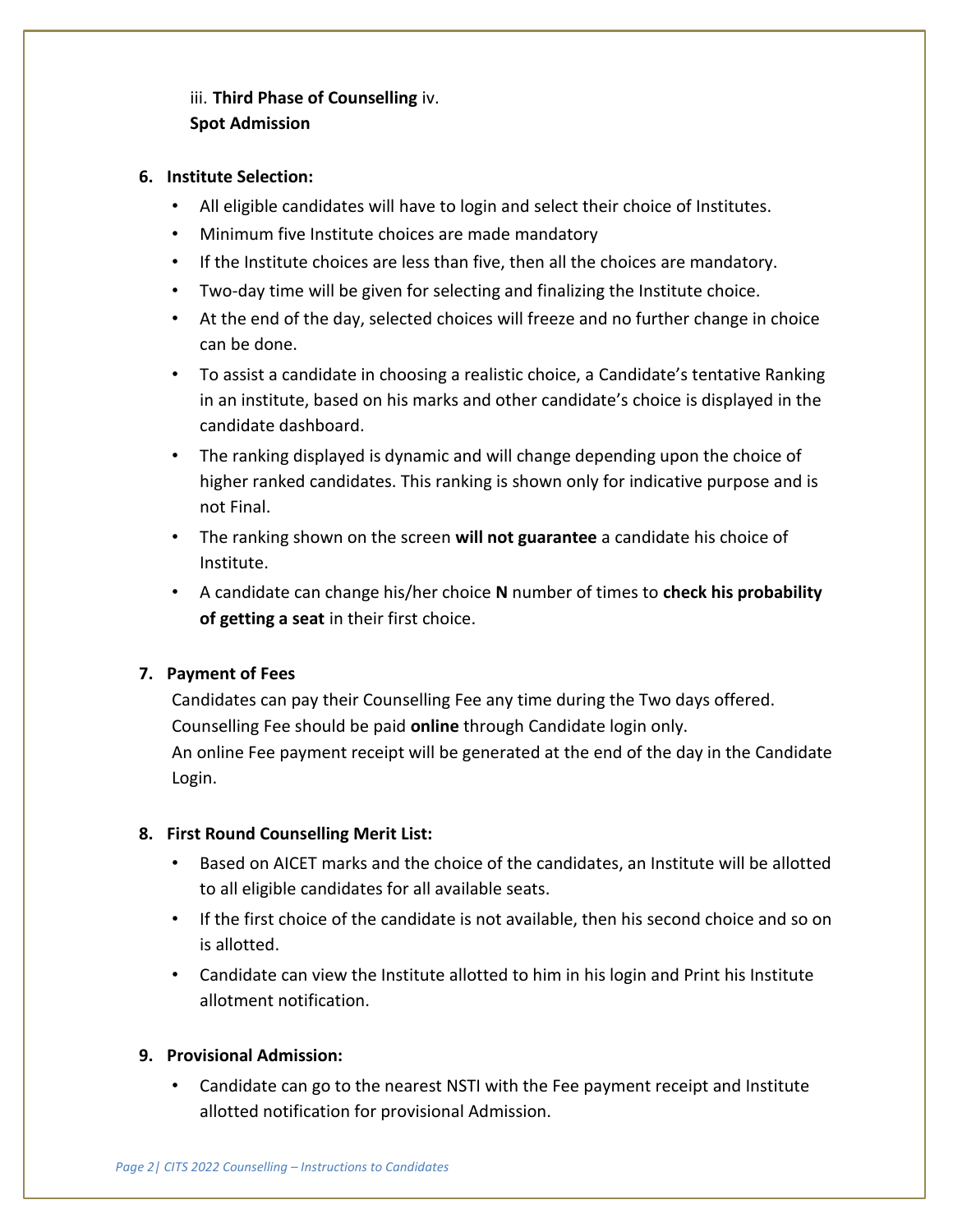- Candidate should produce all necessary original document at the time of provisional Admission.
- NSTI verifies all documents physically.
- NSTI Competent Authority Signed Provisional Admission letter **generated from the portal** will be given to candidates.
- **The following documents will be verified by NSTI.** 
	- I. Counselling Fee payment and Institute Allotment notification generated from the portal.
	- II. Academic certificate 8<sup>th</sup>/10<sup>th</sup>/+2
	- III. Marks statement or certificate for completing ITI/Degree/Diploma
	- IV. Caste Certificate V. EWS Certificate
	- VI. PWD Certificate
	- VII. Ex-serviceman Certificate
- **Two days**' time will be given to candidates to complete the provisional admission at the nearest NSTI.
- Candidate once admitted cannot participate for further counselling but can participate in the transfer process.

# **10. First round Transfer option, for candidates who have taken provisional admission and have not got their first choice of Institute:**

- Only for candidates who have taken admission.
- Option for transfer will be opened for candidates who have **not got their First choice** of institute.
- Only one choice for change will be provided and transfer can be done only once.
- Candidate can view his/her probability of getting their choice and freeze his choice.
- Candidate will be provided his choice of Institute, If available, according to Merit
- Details of Transfer will be available in the candidate login at the end of the Day.
- Once transfer process is completed, **no change for reversion** to their originally allotted Institute will be entertained.

# **11. Candidate who have got provisional admission should proceed with original documents to the Admitted NSTI/IToT for classes on the day of opening.**

## **12. Second Round Counselling:**

- Second round counselling will be conducted for all provisional non-admitted, eligible candidates.
- Second round counselling will be opened for all seats, not selected and admission not taken by candidates in First Counselling.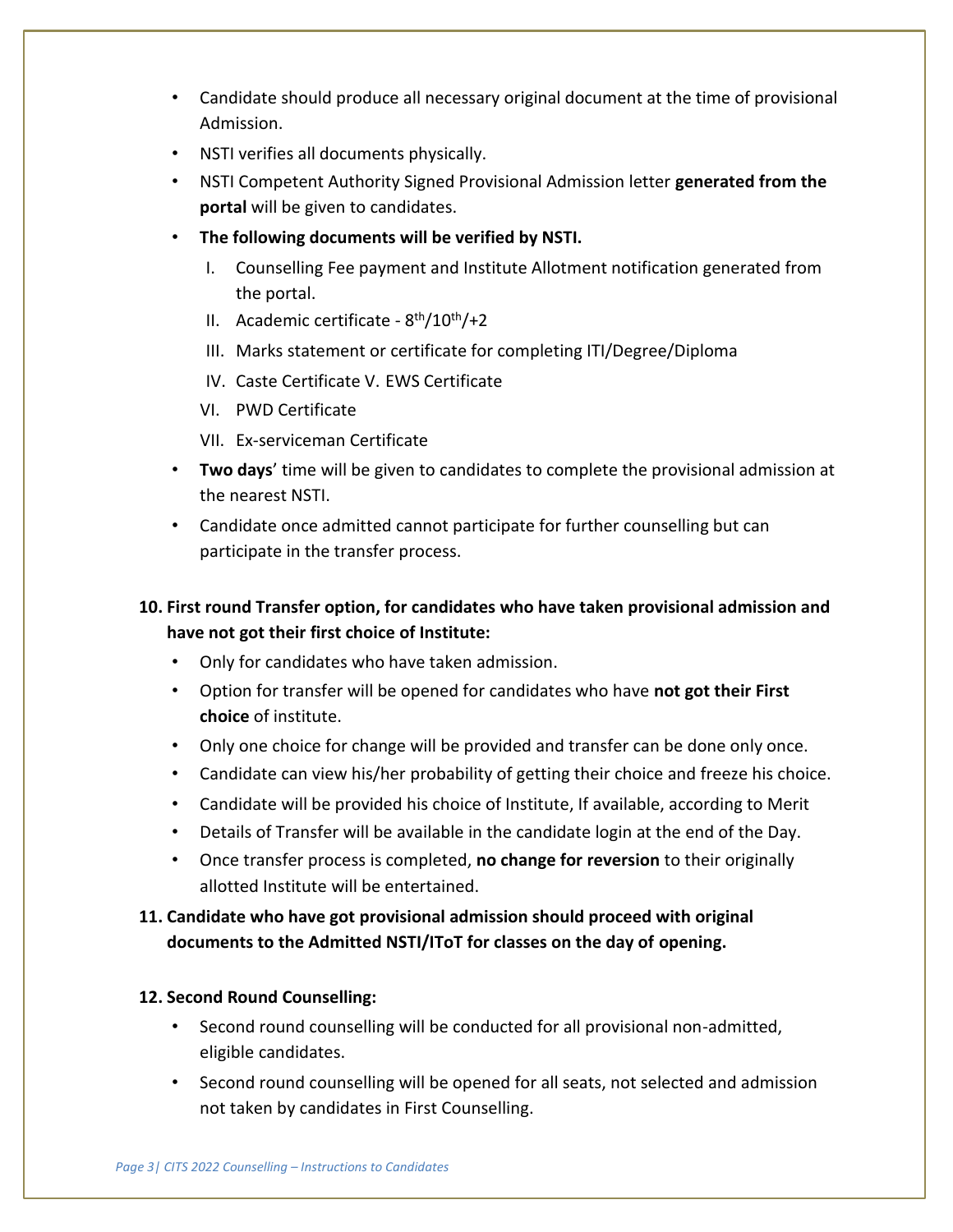- All candidates **who have not participated** in first counselling and have not paid counselling Fee can participate by paying the counselling Fee.
- Candidates who have scored higher marks but have not participated in First round of counselling, cannot claim a seat/Institute at par with candidates who have got provisional admission during First round of counselling.
- **All candidates who have paid Counselling Fee but have not taken admission in First Round** can also participate and choose their centres without paying fees for available vacant seats.
- For **Institute selection process** refer point number 6
- **13. Second round Transfer option, for candidates who have taken provisional admission and have not got their first choice of Institute:** 
	- Transfer option will be available only once per candidate.
	- Second round Transfer Option will be opened for all provisionally admitted candidates, who have **not got their First choice** of institute.
	- Only one choice for change.
	- Candidate can view his probability of getting his choice and fix his choice.
	- Candidates will be transferred as per merit and availability of choice
	- Details of Transfer will be available in the candidate login at the end of the Day.
	- Once transfer process is completed, no chance for reversion to his originally allotted Institute

## **14. Third Round Counselling:**

- Third round counselling will be conducted for all provisional non-admitted, eligible candidates.
- Third round of counselling will be opened for all seats, not selected and admission not taken by candidates in First and Second Counselling.
- All candidates **who have not participated** in first counselling second Counselling and have not paid counselling Fee can participate by paying the counselling Fee.
- Candidates who have scored higher marks but have not participated in First and second round of counselling, cannot claim a seat/Institute at par with candidates who have got provisional admission during First and second round of counselling. • **All candidates who have paid Counselling Fee but have not taken admission in First and Second Round** can also participate and choose their centres without paying fees for available vacant seats.
- For **Institute selection process** refer point number 6
- **15. Third round Transfer option, for candidates who have taken provisional admission and have not got their first choice of Institute:** 
	- Third round Transfer Option will be opened for all provisionally admitted candidates, who have **not got their First choice** of institute.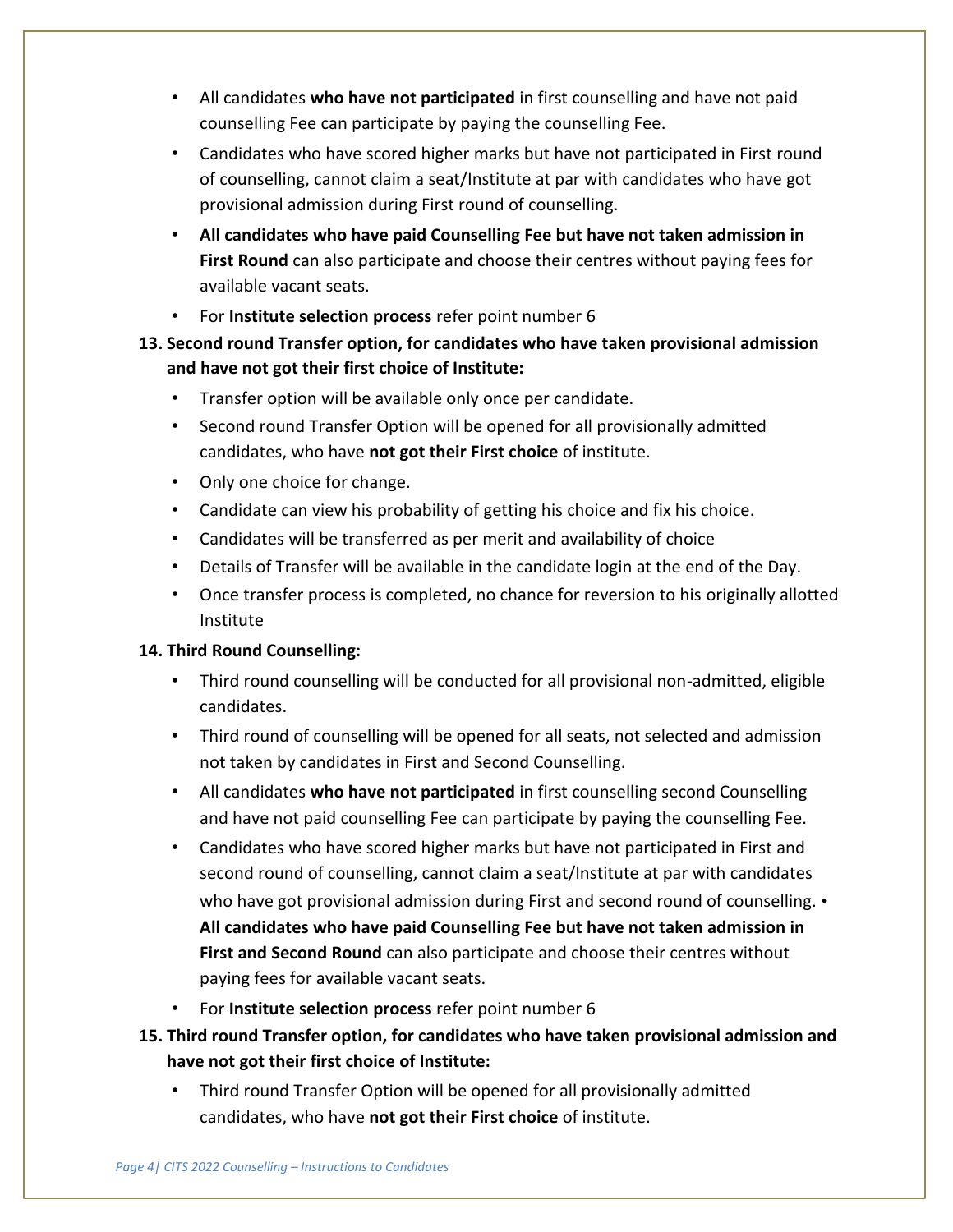- Students **who have already got transferred once, cannot apply** for transfer
- Only one choice for change.
- Candidate can view his probability of getting his choice and fix his choice.
- Candidates will be transferred as per merit and availability of choice
- Details of Transfer will be available in the candidate login at the end of the Day.
- Once transfer process is completed, no chance for reversion to his originally allotted Institute

#### **16. Opening of unfilled seats:**

- All unfilled seats, where provisional admission was not taken will be opened for transfer and Mop up round.
- Unfilled vacant seats where candidates are not available will be opened as per norms for transfer and Mop up round.

#### **17. Spot Admission**

- All eligible candidate list who have not taken admission so far will be available in all NSTI login.
- Candidates who have not paid their counselling Fee earlier should pay their Counselling Fees online
- Candidates can select the NSTI of his choice as per vacancy available Approach the nearest NSTI for document verification
- Seats will be allotted as per merit.

#### **18. Format of Certificates**

Sample formats of EWS, PWD, Ex-Serviceman and SC/ST/OBC certificates are available in the Downloads section at the homepage of www.nimionlineadmission .in

#### **19. List of NSTIs and their Location**

Kindly see prospectus

#### **20. Queries**

Candidates can read the Frequently Asked Questions for better understanding For all queries related to counselling/admission write to nimionlineadmission@gmail.com

#### **21. Accepted benchmark of disability for different Trades**

|  |   | Trade | <b>Benchmark of</b> |
|--|---|-------|---------------------|
|  | Ħ |       | allowed disability  |
|  |   |       |                     |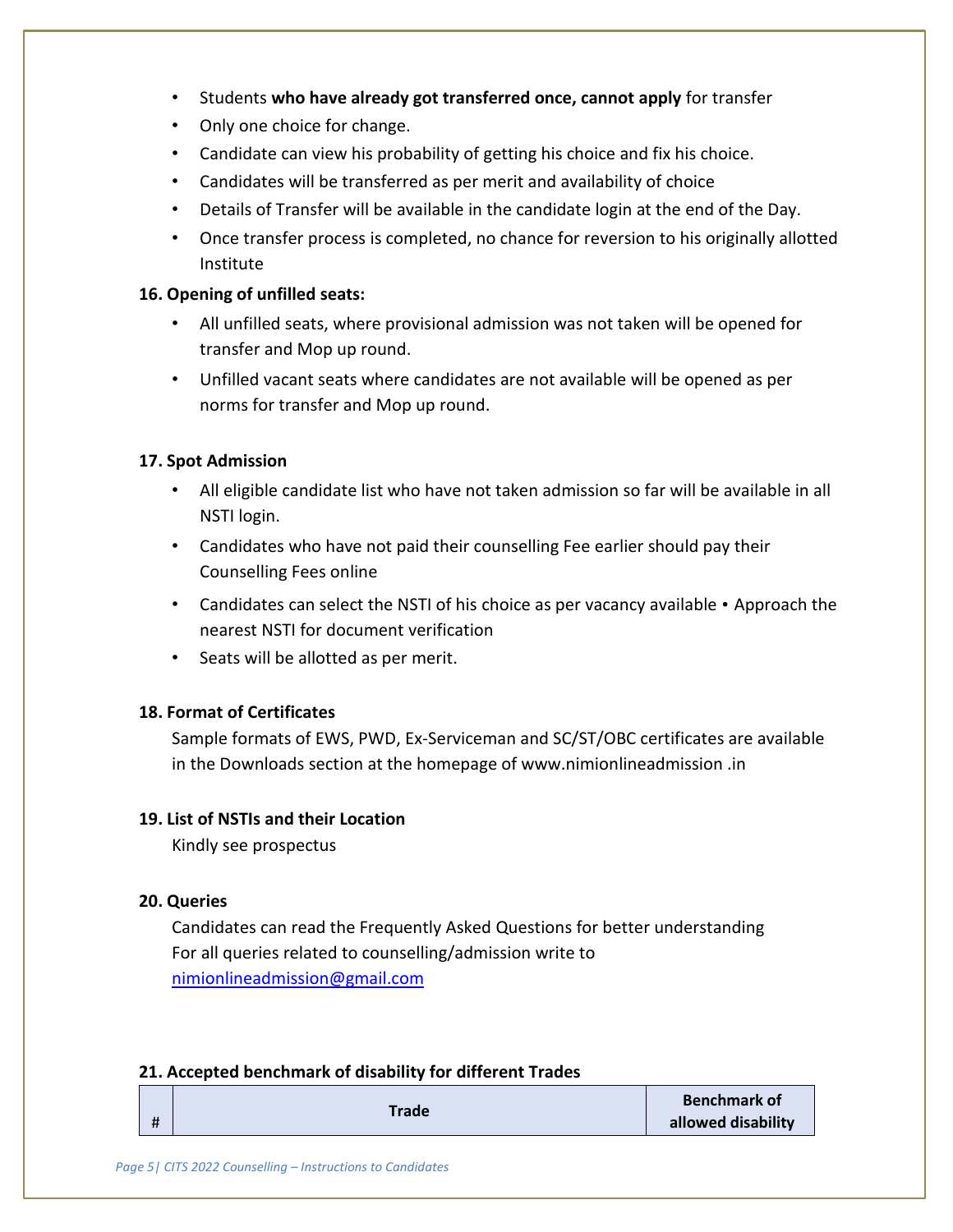| $\mathbf{1}$   | Architectural Assistantship                         | OH(LL), HH(P)    |
|----------------|-----------------------------------------------------|------------------|
| $\overline{2}$ | Carpenter                                           | HH, OH (LL)      |
| 3              | <b>Catering &amp; Hospitality</b>                   | HH(P)            |
| 4              | <b>Computer Hardware and Networking Maintenance</b> | OH, HH           |
| 5              | <b>Computer Software Application</b>                | OH, HH, LV       |
| 6              | Cosmetology                                         | OH(LL), HH       |
| 7              | Desk Top Publishing Operator                        | OH, HH           |
| 8              | Draughtsman Civil                                   | OH(LL), HH(P)    |
| 9              | Draughtsman Mechanical                              | OH(LL), HH(P)    |
| 10             | <b>Dress Making</b>                                 | OH, HH           |
| 11             | Electrician & Wireman                               | OH, HH, LV       |
| 12             | <b>Electronic Mechanic</b>                          | OH, HH           |
| 13             | <b>Fashion Design Technology</b>                    | OH, HH           |
| 14             | Fitter                                              | OH, LV/BLIND, HH |
| 15             | Foundry                                             | HH(P)            |
| 16             | <b>Instrument Mechanic</b>                          | OH, HH           |
| 17             | Machinist and operator. Adv. Machine Tool           | OH(LL), HH(P)    |
| 18             | <b>Machinist Grinder</b>                            | OH, LV, HH       |
| 19             | <b>Mechanic Diesel</b>                              | OH, LV, HH       |
| 20             | Mechanic Machine Tool Maintenance                   | OH               |
| 21             | Mechanic Refrigeration and Air-Conditioning         | OH, LV           |
| 22             | <b>Mechanics Agriculture Machinery</b>              | OH, LV           |
| 23             | <b>Motor Mechanic Vehicle</b>                       | OH, HH           |
| 24             | <b>Office Management</b>                            | OH, LV/BLIND     |
| 25             | <b>Office Management Hindi</b>                      | OH, LV/BLIND     |
| 26             | Plumber                                             | OH, HH, LV       |
| 27             | Reading of Drawing and Arithmetic - RODA            | LV, HH           |
| 28             | Sewing Technology                                   | OH, HH, LV       |
| 29             | <b>Sheet Metal Worker</b>                           | OH, HH, LV       |
| 30             | <b>Surface Ornamentation Technique</b>              | LV, HH           |
| 31             | <b>Tool and Die Maker</b>                           | OH               |
| 32             | <b>Tractor Mechanic</b>                             | OH, LV, HH       |
| 33             | Turner                                              | OH, HH, LV       |
| 34             | Welder                                              | OH, HH           |

**OH – Orthopedically Handicapped** 

**OH(LL) - Orthopedically Handicapped (Lower Limb)** 

**LV – Low Vision**